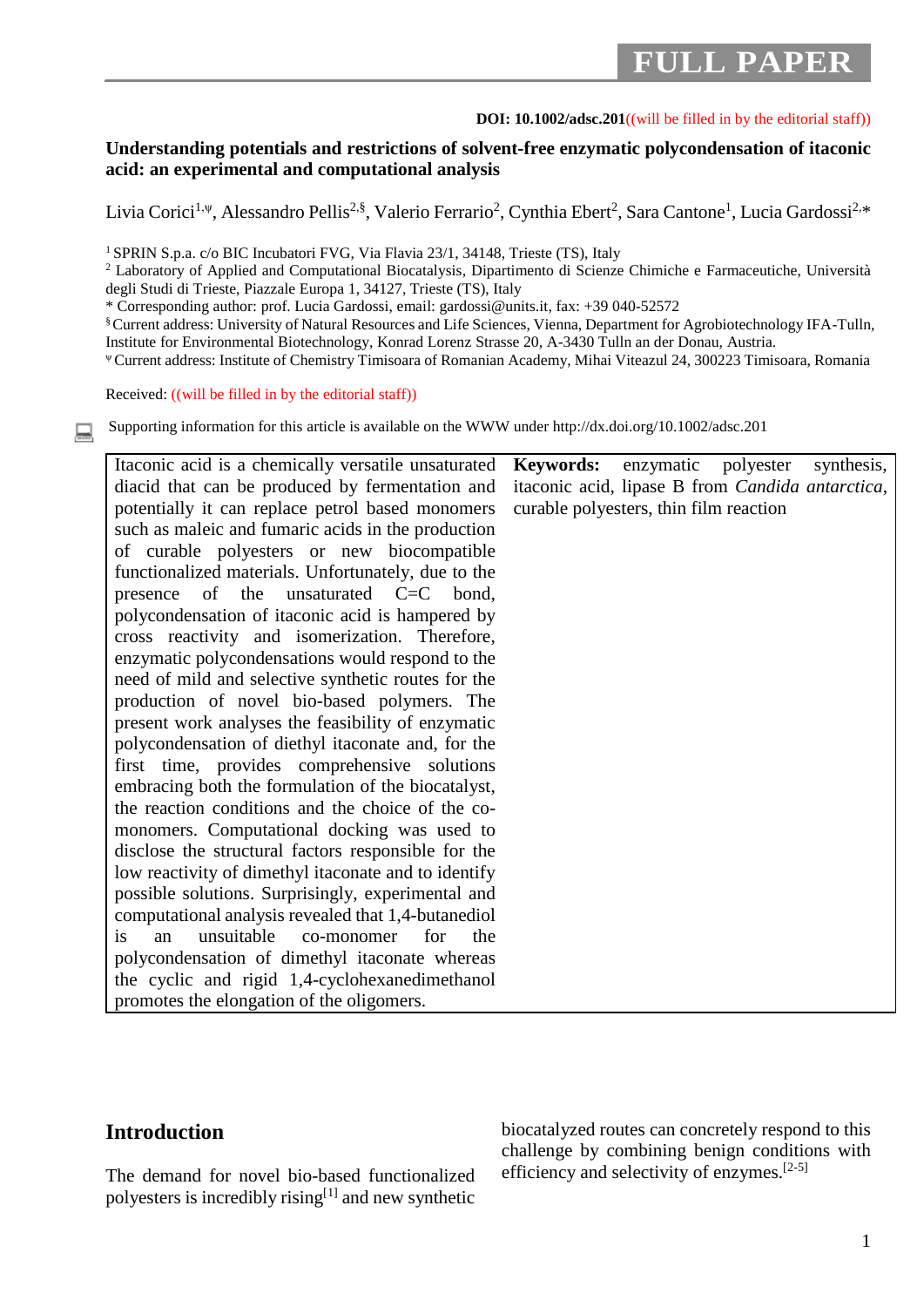Aliphatic polyesters are of particular interest due to their biodegradable and non-toxic properties and the need for novel biodegradable polymers in biomedical fields increased the interest of researchers to develop new polymers.<sup>[6-8]</sup> Moreover, bio-based chemistry has recently demonstrated the feasibility of the synthesis of value-added polyesters derived from renewable monomers, both polyols and dicarboxylic acids, obtainable via fermentation.[9-13] These challenges have been also addressed by using enzymes *in vitro,* and hydrolases in particular, because they are attractive and sustainable alternatives to toxic catalysts used in polycondensation,<sup>[14]</sup> such as tin and other metals.<sup>[15]</sup> The synthesis of an array of polyesters with medium or modest MW can be catalyzed by lipase B from *Candida antarctica* (CaLB), a robust enzyme that works efficiently in solvent-free systems and at temperatures below 90 °C.  $[16-18]$ Notably, such conditions are compatible with the polycondensation of unsaturated di-acids, as itaconic acid for instance, which suffer from isomerization or cross linking under the harsh conditions requested by conventional chemical processes (i.e. temperatures  $>150$  °C).<sup>[19]</sup> Therefore, the use of the highly active and stable CaLB at mild temperature represents a route for the production of polyesters bearing reactive functional groups (e.g. C=C bonds), prone to further chemical modifications or molecular weight enhancement by combining chemical and thermal polymerization.<sup>[18,19]</sup>

Itaconic acid (IA) is a fully sustainable industrial building block that can be produced industrially by employing strains of *Aspergillus terreus* that ferment sugars extracted from hardwood and agricultural residues.[20] For that reason IA is the main "renewable" candidate for the substitution of maleic and fumaric acids, two largely used petrolbased chemicals, in the production of reticulate polymers.[21] The vinyl moiety and the 1,4 carboxylic functionalities provide routes towards molecular complexity<sup>[15,16,21,22]</sup> and, conversely, new materials applicable in drug-release systems, tissue engineering and other biomedical and biotechnological applications.<sup>[23]</sup> Itaconic acid has been also combined with adipic acid and trimethylolpropane in the thermal synthesis of branched photocurable polyesters.<sup>[19]</sup> Additionally, water-soluble polymers, such as poly(itaconate sorbitol *co*-succinate sorbitol),

have attracted huge interest as potential important materials for hydrogels design.<sup>[10,19]</sup>

Despite the interest and the considerable number of studies addressing *in vitro* enzymatic polycondensation, insufficient progresses have been documented in the last two decades towards the preparative and industrial application of this methodology and major bottlenecks have been reviewed and discussed. $[24,25]$  Recently, we have investigated the feasibility of solvent-free polycondensation of different monomers, including esters of itaconic acid. More specifically, it has been shown that CaLB catalyzed polycondensation of dimethyl itaconate (DMI) suffers from slow reaction kinetics $^{[19]}$ caused by the poor reactivity of the acyl group conjugated with the C=C bond.<sup>[24,26]</sup> Moreover, we have observed that CaLB immobilized *via* adsorption on methacrylic resins (Novozym 435®) releases a considerable amount of free enzyme and it was concluded that covalent immobilization of CaLB is necessary.<sup>[24]</sup>

Starting from those preliminary observations, the present work intends to analyse more in detail the feasibility of enzymatic polycondensation of DMI, by addressing the different chemical and enzymatic problems according to an integrated approach. The different reactivity of the two acyl groups of DMI was investigated both experimentally and computationally to understand the structural basis of the unsatisfactory elongation of the oligomeric chain. Docking studies were carried out to shed light on the influence of the structure of polyols and the effect of competing nucleophilic species, thus setting the basis for a rational planning of reaction conditions. All enzymatic reactions were carried out in neat substrate mixtures, to meet sustainability criteria. The combined use of covalently immobilised CaLB and thin film systems allowed to prevent the detachment of the enzyme from the carrier and the mechanical crushing of immobilization support. $[24,27]$ 

The data here presented, although confirming the low reactivity of itaconic acid, indicates new solutions for improving reaction kinetics of polycondensation of DMI, both by selecting appropriate diols and by a rational planning of reaction conditions. Conclusions demonstrate how the design of biocatalysts, the choice of comonomers and the tuning of the chemical process must proceed synchronized. Therefore, these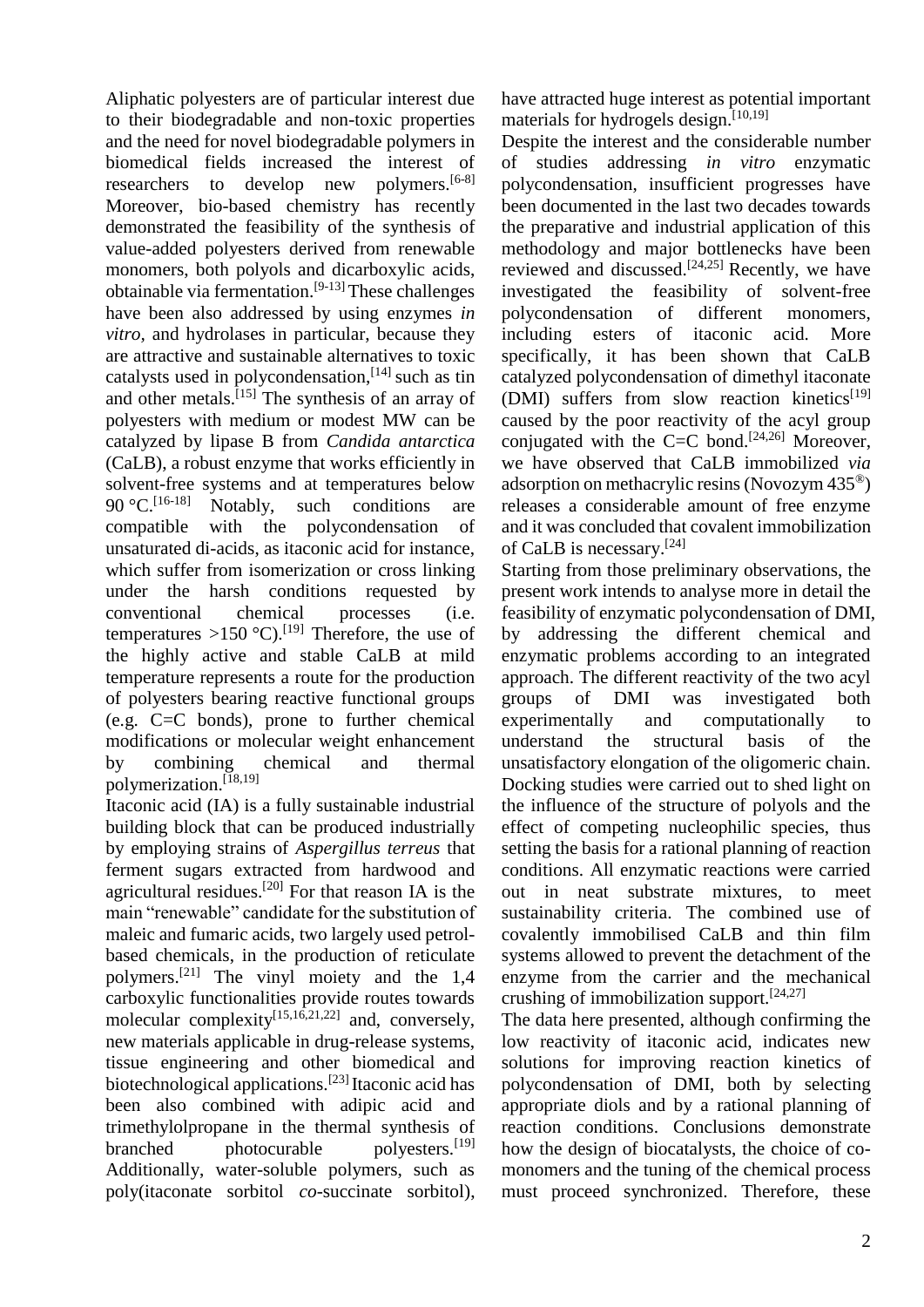findings have a wider validity and the approach is applicable to the optimization of further biocatalyzed synthesis of polyesters.

# **Results and Discussion**

### *Effect of the distribution of the biocatalyst*

As discussed above, the enzymatic polycondensation of itaconic acid and its esters is severely hampered by the lower electrophilicity of the acyl carbon adjacent to the vinyl group  $(C_s$  in Scheme  $1$ ).<sup>[2,24]</sup> Previous investigations of polycondensation of dimethyl itaconate (DMI) were mainly focused on the possibility of achieving oligomers of acceptable molecular weight, either in solvent free systems<sup>[19]</sup> or in the presence of solvents.<sup>[28]</sup> Limited attention has been devoted so far to the understanding of the process at molecular level or to the identification of chemical species formed in the course of the reaction.

In the present study we investigated the solventfree synthesis of poly(1,4-butylene itaconate) (PBI) as a model reaction (Scheme 1) with the aim of understanding the effect of a number of variables on transesterification kinetics. The initial focus was on the accessibility and distribution of the biocatalyst in the reaction mixture. All polycondensations were performed without any pre-treatment of the reagents, in order to be as close as possible to conditions applicable at industrial scale, where purification/dehydration steps would cause an unacceptable increase of production costs. In order to evaluate the amount of water available in the different phases, the water activity  $(a_w)$  was measured after 24 h of equilibration of the reaction mixture in the closed vessel and it resulted to be in the range of 0.28- 0.30 in all experimental systems.<sup>[29]</sup> The  $a_w$  data indicate that the results observed during the reactions reported herein can be compared and analyzed with sufficient confidence and there is a low amount of water available for promoting competing hydrolytic reactions.



poly(1,4-butylene itaconate)

Scheme 1. Enzymatic synthesis of poly(1,4-butylene itaconate) and structures of AB and ABA, which are the main products observed. Cf corresponds to the fast reacting acyl carbon whereas  $C_s$  indicates the slow reacting acyl carbon.

The integrity of the carrier was preserved by avoiding any mechanical or magnetic mixing $[30]$ but rather mass transfer was assured by working with a thin film of reaction mixture.<sup>[24,27]</sup> That was achieved by carrying out the reaction in a round bottom flask connected to a rotary evaporator (80 rpm) allowing, when required, to work under reduced pressure (70 mbar) and facilitate the removal of volatile by-products.

A typical polycondensation reaction was carried out by suspending dimethyl itaconate (DMI) in the liquid 1,4-butanediol (BDO) (1.0:1.1, molar ratio) and the suspension was warmed to achieve a fluid slurry. The reaction was started by the addition of the biocatalyst and the slurry progressively became a homogeneous transparent solution as the transesterification proceeded. Reactions were performed at a maximum temperature of  $50^{\circ}$ C because, when operating under reduced pressure (70 mbar) DMI evaporates due to its relatively high vapor tension (vapor pressure: 219 mmHg at  $25^{\circ}$ C). These experimental conditions are milder as compared to the previous study of Barrett,<sup>[19]</sup> which described the polycondensation of DMI and different polyols catalyzed by Novozym 435® at 90 °C for 48 hours with the application of reduced pressure only during the last 46 hours of the reaction. However, all attempts of carrying out the reaction at temperature equal or above 80 °C led to the formation of solid products insoluble in a number of solvents tested (see Experimental Session for details) and these experimental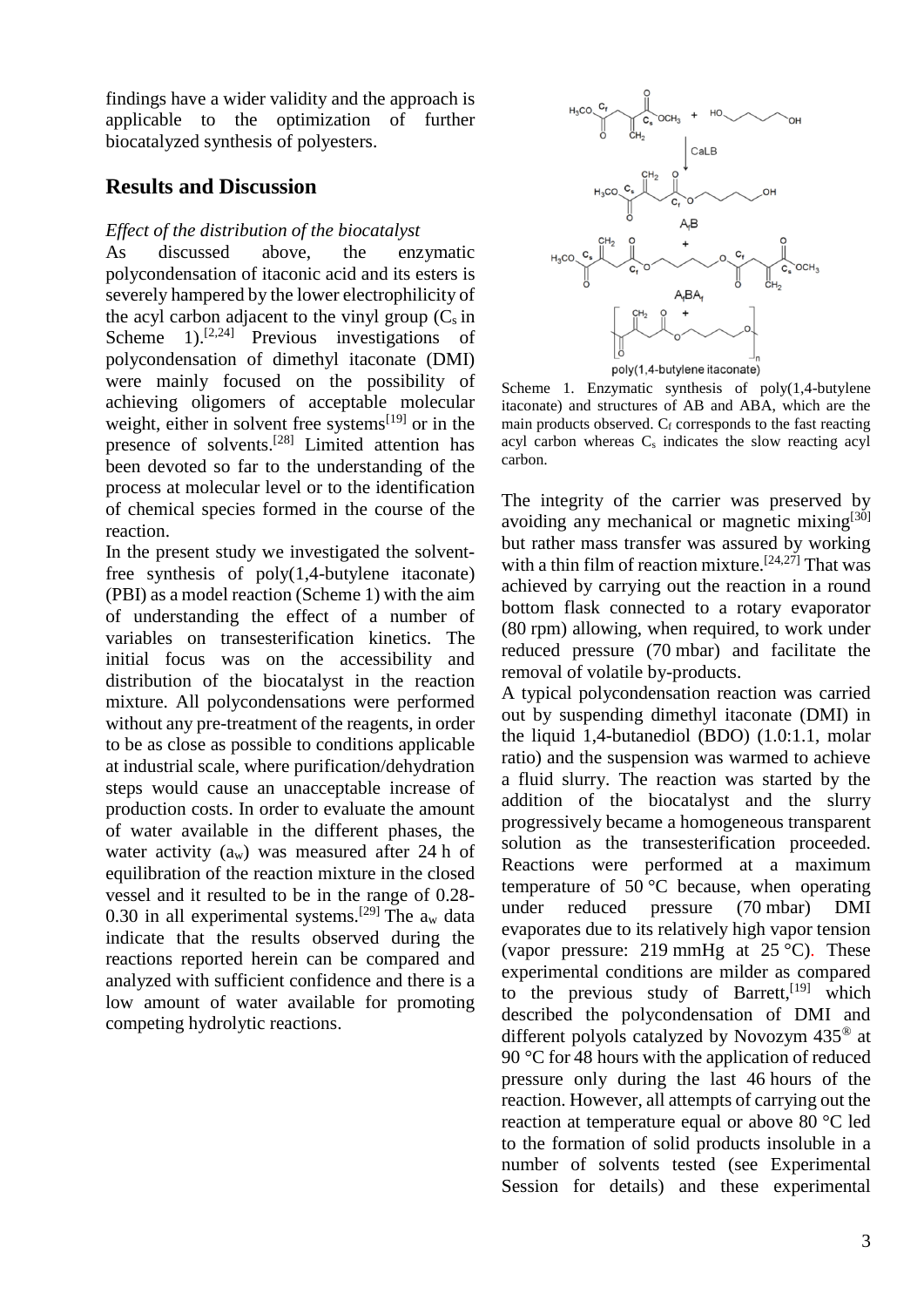observation suggests the formation of cross-links among the vinyl groups of DMI.

Figure 1 illustrates the ESI-MS spectra of the polycondensation catalyzed by 10% w/w (referred to the global amount of monomers) of a commercial adsorbed preparation of CaLB (Novozym 435®, hydrolytic activity 2200 U  $g_{\text{dry}}$ <sup>1</sup>). After 72 h of reaction there is the formation of oligomers made by 8-9 units and more than 90% of  $C_f$  and about 60% of  $C_s$  of DMI reacted. This information is attainable by comparing the  ${}^{1}H-$ NMR signals of the two methoxy groups of DMI (SI, Figure S5).



Figure 1: ESI-MS positive ion mass spectrum of polycondensation products of DMI (A) with BDO (B) (molar ration 1:1.1). The reaction was catalyzed by 10% w/w of adsorbed CaLB (Novozym 435®, activity 2200 U  $g_{\text{dry}}^{-1}$ ) corresponding to 220 U per g of substrate monomers. a) 24, b) 48, c) 72 h.

Being aware of the fact that Novozym 435® releases a considerable amount of active enzyme in the reaction mixture,<sup>[24]</sup> the effect of the distribution and accessibility of the biocatalyst was investigated also by using formulations of CaLB covalently immobilised on similar methacrylic resins.

Figure 2a illustrates the poor results obtained by using 10% w/w of a formulation of CaLB covalently immobilized on epoxy methacrylic resins and endowed with an experimentally determined activity of  $2400 \text{ U} g_{\text{dry}}^{-1}$  (SPRIN Epobond CaLB, referred herein as CaLB<sub>2400</sub>).<sup>[31]</sup> There is an accumulation of AB dimer and ABA trimer within the first 24 h but the elongation apparently stops as demonstrated by HPLC-DAD and ESI-MS recorded during the 72 h of reaction. The explanation of the limited elongation comes from <sup>1</sup>H-NMR spectra that indicate how, after 24 h, 95% of the reacted acyl groups correspond to  $C_f$  and less than 5% to  $C_s$  (Figure S9 and S10 in SI). It must be noted that the inactivation of the enzyme was excluded (see Figure S12 in SI).

By doubling the amount of biocatalyst (20% w/w, Figure 2b) the polycondensation proceeds with the formation of oligomers slightly longer, indicating that the polycondensation of DMI would require an exceeding amount of covalently immobilized CaLB for achieving acceptable kinetics. Consequently, the process would be economically unfeasible.



Figure 2. ESI-MS positive ion mass spectrum of polycondensation products of DMI (A) with BDO (B) catalyzed by 10 (a) and 20% w/w (b) of CaLB<sub>2400</sub> at 24 h.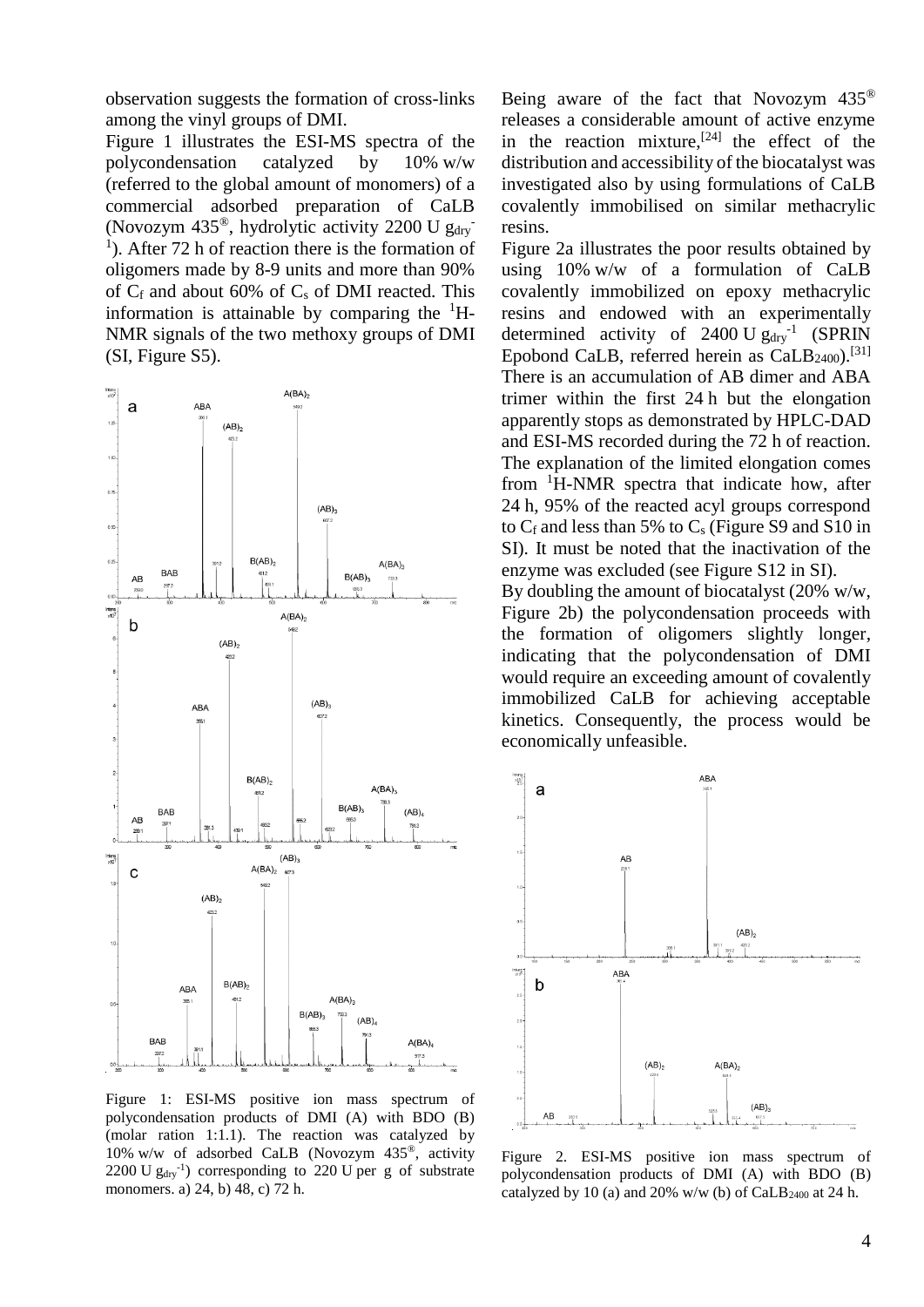All experimental evidences as well as data reported in a previous study  $[24]$  indicate that, in the case of Novozym 435®, the presence of the native enzyme homogeneously dispersed in the reaction mixture plays a major role in promoting polymer elongation. Moreover, it has been previously verified that the active site of the covalently immobilized CaLB is acessible<sup>[24]</sup> and the method of covalent immobilization is not responsible for a reduced efficiency of the biocatalyst.

As an alternative solution to the use of large amounts of highly active covalently immobilized biocatalysts, we thought to distribute the enzyme on a wider carrier surface. Therefore, new enzymatic preparations were conceived, having a much lower loading of protein still covalently anchored on the same epoxy-functionalized carrier. For this purpose, covalently immobilized CaLB<sup>350</sup> (displaying a hydrolytic activity of 350 U  $g_{dry}^{-1}$ ) and CaLB<sub>230</sub> (230 U  $g_{dry}^{-1}$ ) were prepared by applying the same protocol but changing the protein loadings.<sup>[32,33]</sup>

A further confirmation of what reported above comes from the polycondensations catalyzed by using 10% w/w of either CaLB $_{350}$  or CaLB $_{230}$ (Figure S7 and S9 in SI). The products were comparable to what observed employing 10% w/w of CaLB2400, which has 7-8 fold higher activity. Overall, the data indicate that the specific activity of the biocatalyst has a much lower effect on the polycondensation as compared to mass transfer.

On the other hand, a considerable improvement was achieved when using 30% w/w of covalently immobilized CaLB230. Notably, 69 U per gram of substrate monomers were sufficient to synthesize oligomers made by 5-9 units (Figure 3).



Figure 3. ESI-MS positive ion mass spectrum of polycondensation products of DMI (A) with BDO (B) catalyzed by 30% w/w of CaLB<sub>230</sub> (a), 48 (b) and 72 h (c).

As shown by  ${}^{1}$ H-NMR data in Table 1, after 24 h most of C<sub>f</sub> reacted whereas the percentage of reacted  $C_s$  increases slowly during the whole course of the reaction  $(22\% \text{ of } C_s \text{ reacted within})$ 72 h). It must be noted, that the polycondensation catalyzed by 10% w/w of  $CaLB<sub>2400</sub>$  led the transesterification of less than 5% of  $C_s$  after 72 h, despite the use of a 3 folds larger amount of enzymatic units (see SI, Figure S10a).

The acylation of BDO was also estimated by calculating the ratio between the average of the intensity of vinyl proton of DMI (assumed as constant) and the signals of methylenic protons of BDO after esterification.

Table 1. Different reactivity of the two acyl groups of DMI in the reaction with BDO catalyzed by 30% w/w of  $CaLB_{230}$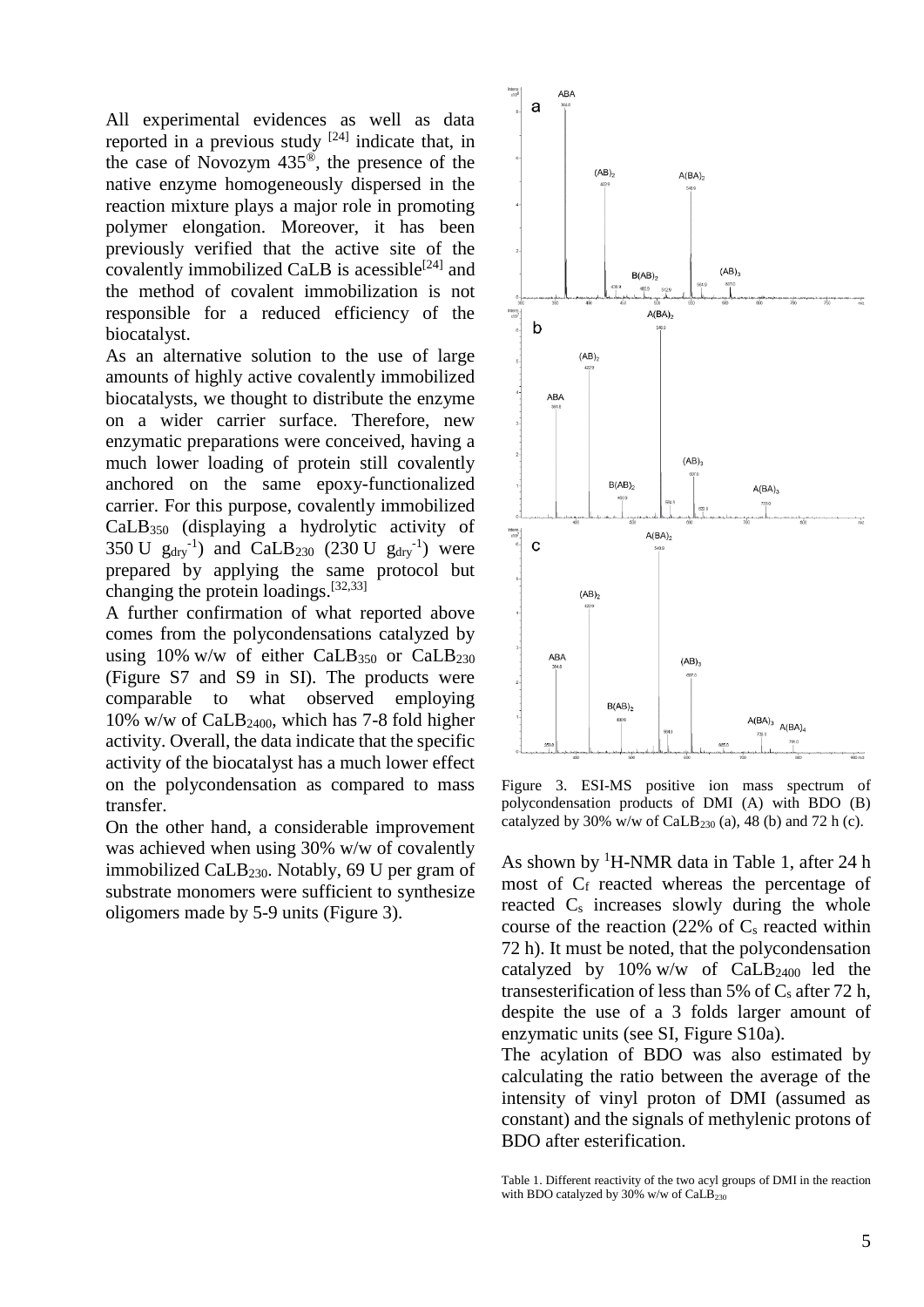| Time (h)                                                                        | <b>Esterified -CH<sub>2</sub></b><br>$BDO^*$ | <b>Reacted DMI</b><br>$\mathrm{C}^*$ | <b>Reacted DMI</b><br>$\mathbf{C}^*$ |  |  |
|---------------------------------------------------------------------------------|----------------------------------------------|--------------------------------------|--------------------------------------|--|--|
| 24                                                                              | 56%                                          | 89%                                  | 7%                                   |  |  |
| 48                                                                              | 60%                                          | >95%                                 | 16%                                  |  |  |
| 72                                                                              | 65%                                          | $>95\%$                              | 22%                                  |  |  |
| * Calculated via <sup>1</sup> H-NMR. The reactivity of the two acyl groups is   |                                              |                                      |                                      |  |  |
| attainable by comparing the <sup>1</sup> H-NMR signals of the methoxy groups of |                                              |                                      |                                      |  |  |
| DMI. The conversion of BDO was calculated by comparing the ratio                |                                              |                                      |                                      |  |  |

between the area of methylene groups adjacent to –OH groups and the average area of vinyl protons of DMI (assumed as constant). See Figure S6 in SI.

Although the result of Table 1 is below the percentage achieved using 220 U of adsorbed Novozym  $435^{\circ}$  (about 60% C<sub>s</sub> reacted) there is a clear evidence that by immobilizing covalently a lower amount of CaLB on a wider surface, the polycondensation proceeds and this route is promising in the perspective of reaching a compromise between polymer elongation and prevention of the contamination of the product. More specifically, since the enzyme is not solubilized but it works suspended in a viscous reaction mixture, kinetics are mainly hampered by diffusion limitations and by the difficulty encountered by substrates to access the enzyme active site. Therefore, having a high amount of enzymatic units concentrated within a small volume is not of great aid for increasing the reaction rate. Rather, distributing the catalyst on the widest surface will facilitate the enzymesubstrate approach and promote the polycondensation.

The effect of the amount of biocatalyst was also evidenced by monitoring the acylation of BDO in two reactions carried out under similar conditions but catalyzed by either 20 or 30% w/w of  $CaLB<sub>350</sub>$ (Table 2).

Table 2. Acylation progression (24, 72 and 96 h) of the hydroxyl groups of BDO in different reaction conditions evaluated via <sup>1</sup>H-NMR by comparing the ratio between the area of methylene groups adjacent to hydroxyl group of alcohols and the average area of vinyl protons of DMI (assumed as constant).

| DIVII (assumed as constant).                                |             |                         |              |                        |
|-------------------------------------------------------------|-------------|-------------------------|--------------|------------------------|
| CaLB <sub>350</sub>                                         | <b>Time</b> | Area -CH <sub>2</sub> - | Area -CO-    | Ratio                  |
|                                                             | (h)         | $OCO-(A_1)^*$           | $C=CH2(A2)*$ | $A_1/A_2$ <sup>*</sup> |
|                                                             | 24          | 7.79                    | 7.68         | 1.01                   |
| $20\%$ w/w                                                  | 72          | 8.99                    | 5.68         | 1.58                   |
|                                                             | 96          | 9.63                    | 5.83         | 1.65                   |
|                                                             | 24          | 6.91                    | 5.53         | 1.25                   |
| $30\%$ w/w                                                  | 72          | 9.32                    | 5.73         | 1.63                   |
|                                                             | 96          | 11.35                   | 6.03         | 1.88                   |
| * Calculated via <sup>1</sup> H-NMR as described in Table1. |             |                         |              |                        |

The biocatalyst shows a remarkable stability, since it continues to catalyze the reaction even after 96 h (see also HPLC-DAD in SI, Table S1). Of course, further optimization studies would be necessary to identify the most convenient enzyme loading for the immobilized biocatalyst referred to a desired reaction configuration.

### *Effect of diol concentration*

Generally speaking, the esterification catalyzed by CaLB follows a ping-pong bi-bi mechanism.[34] The enzyme stabilizes the negatively charged oxyanion thanks to electrostatic interactions between Thr40 and Gln106 inside the so-called oxyanion hole. Along the course of the catalytic reaction and after the acylation of Ser105, the His224 residue receives a proton that is transferred from the alcohol that is entering the active site. The latter acts as nucleophile by attacking the acylated-seryl ester, which leads to the ester formation. The rate determining step of the reaction can be either the formation of the acyl-enzyme (acylation) or the deacylation steps. All data reported so far demonstrate that in the transesterification of DMI with BDO the formation of the acyl-CaLB on the slow reacting carbon  $C_s$  is rate limiting. Of course, the overall course of the polycondensation process is far too complex for drawing any exhaustive model. Nevertheless, some preliminary elements describing the first steps of the polycondensation can be schematized as reported in Scheme 2.



Scheme 2. Initial steps of the polycondensation between DMI and a general diol catalyzed by *Candida antarctica* lipase B (CaLB).

It appears evident that elongation is hampered by the formation of  $A_f B_f A$  trimer, which causes the stop of the reaction due to the presence of two slow reacting ends. On the other side, the AsB dimer is a good acylating agent that might react also as nucleophile.

Therefore, one of the major challenges is the increase of the kinetic of the formation of the acylenzyme  $A_s$ -CaLB, which is rate determining. Consequently, the apparent concentration of DMI should be as high as possible and this is confirmed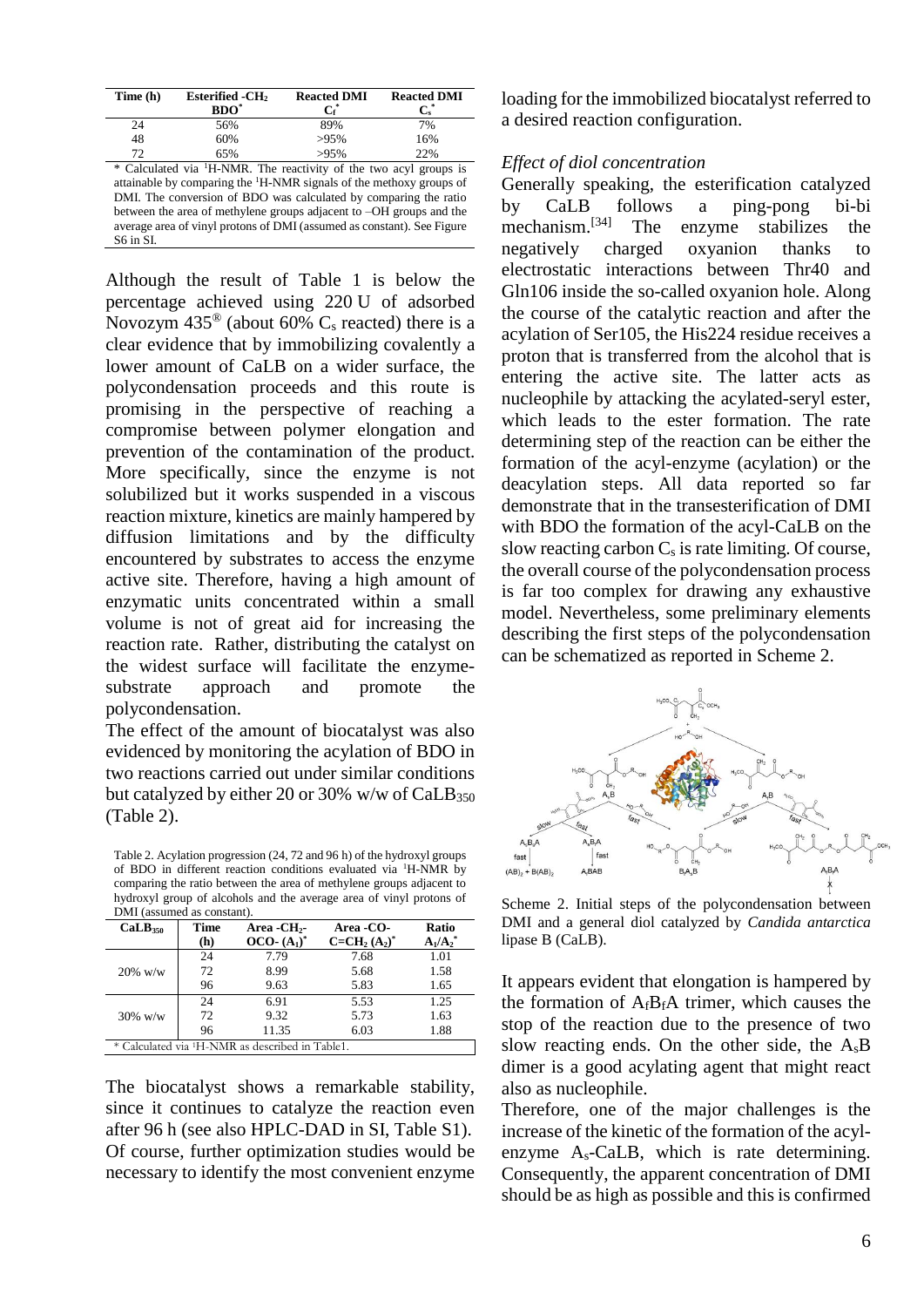by Figure 4b that shows the formation of tetramers and pentamers in a reaction catalyzed by 10% w/w of CaLB<sup>2400</sup> but where the diol (BDO) was added stepwise (see Figure S8 in SI). It must be recalled that all reactions were conducted using the neat substrates.

The advantage of maintaining the BDO concentration as low as possible was also demonstrated by comparing the products obtained in two reactions catalyzed by  $20\%$  w/w CaLB<sub>350</sub> and carried out initially with a ratio of 1:0.5 between DMI and BDO. After the first 24 h of reaction, 0.5 equivalent of BDO were added in one of the two reactions.



Figure 4. ESI-MS positive ion mass spectrum of polycondensation products of DMI (A) with BDO (B) catalyzed by 20% w/w of CaLB<sub>350</sub> at 72 h. a) A:B=1.0:1.0; b) A:B=1.0:0.5

Notably, the elongation is favored when an excess of DMI is present and at 72 h species such as  $B(AB)_2$  and  $(AB)_3$  are formed, although as minor components. Despite the defect of BDO, the progress of the reaction appears evident even after 72 h (Table 3).

Table 3. HPLC-DAD analysis of products for the reaction DMI (A) + BDO (B) catalyzed by 20% w/w of CaLB<sup>350</sup> in the presence of an excess of DMI. **Time (h AB/DMI (AB)2/DMI ABA/DMI A(BA)2/DMI**

| .  | 111111111<br>* | (1117)<br>* | **********<br>* | $\mathbf{M}$<br>宗        |
|----|----------------|-------------|-----------------|--------------------------|
| 24 | 0.548          | 0.027       | 0.384           | $\overline{\phantom{a}}$ |
| 48 | 0.643          | 0.074       | 0.754           | 0.025                    |

| 72.      | 0.660 | 0.126 | 0.952                                                              | 0.071 |
|----------|-------|-------|--------------------------------------------------------------------|-------|
|          |       |       | *Calculated as the ratio between the areas of peaks of different   |       |
|          |       |       | oligomers formed and the peak of DMI still present in the reaction |       |
| mixture. |       |       |                                                                    |       |

Therefore, the concentration of BDO emerges as a further relevant factor to be considered in future optimization studies.

### *Effect of different polyol structures: synthesis of poly(1,4-cyclohexanedimethanol itaconate) and poly(glycerol itaconate)*

In the attempt of better understanding the molecular basis of polycondensation of DMI and exploring possible solutions for overcoming the bottlenecks evidenced above, different polyols were considered. While we assumed that the formation of the CaLB-A<sup>s</sup> acyl enzyme is rate determining, it is more difficult to understand how a bulky polyol might affect the rate of the other steps of the polycondensation. For instance, it is known that in the case of transesterifications of secondary alcohols, the deacylation step is often rate limiting, especially in the case of bulky secondary alcohols.<sup>[12]</sup>

Starting from these considerations, glycerol (GLO) and the cyclic and rigid 1,4 cyclohexanedimethanol (CHDM) were included in our investigation. CHDM was employed as a commercial 30:70 mixture of the *cis*- and *trans*stereoisomers, as confirmed also by  ${}^{1}$ H-NMR (see Figure S11 in SI). The interest towards CHDM was also induced by the possibility of incorporating structural elements that confer rigidity to the oligomeric chain. That represents a route for modulating the final properties of the final polymer, either by using combinations of different diols or by changing their relative molar ratio.

The synthesis of poly(1,4-cyclohexanedimethanol itaconate) (PCI) and poly(glycerol itaconate) (PGI) was performed in the presence of 10% w/w of CaLB<sub>2400</sub> at 50 °C, reduced pressure (70 mbar) and it was monitored for 72 hours. The unsaturated C=C bonds were well preserved under such conditions, as confirmed by  ${}^{1}$ H-NMR spectra, which also attest the formation of the new ester bonds (SI, Figure S10).

The signals of the products obtained in the polycondensation of GLO evidence the regioselective acylation of primary alcohols in 1,3 positions (SI, Figure S10).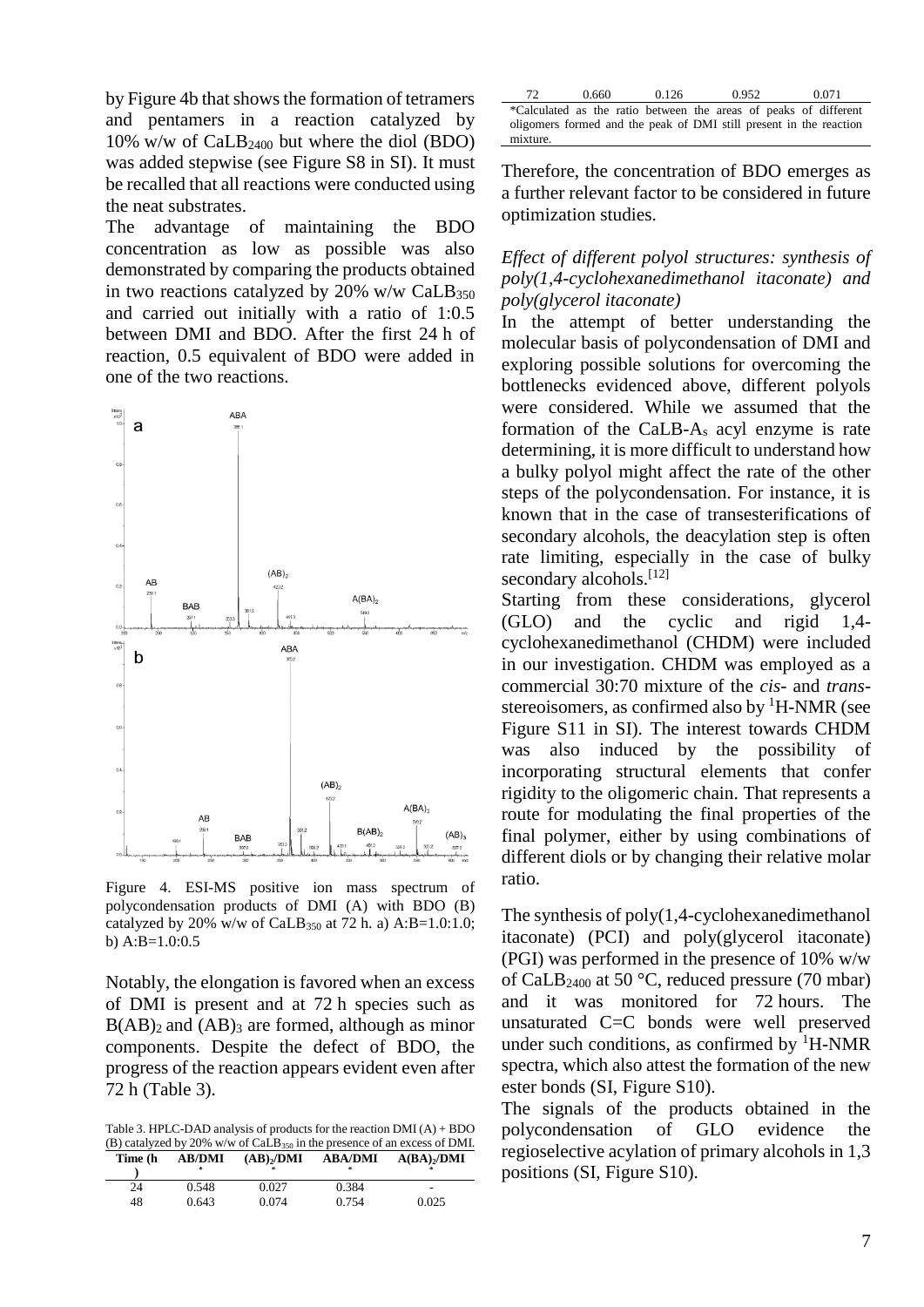The progress in the acylation of the three polyols within 72 h was monitored by calculating the ratio between the area of the signals corresponding to the protons of methylene adjacent to the newly formed ester group and the average of vinyl protons of DMI (assumed as constant). As can be seen from Table 4, the ester bonds are synthesized gradually for all polyols but in the case of BDO the reaction appears by far the slowest.

Table 4. Acylation progression (24, 48 and 72 h) of the primary -OH groups of BDO, CHDM and GLO evaluated via <sup>1</sup>H-NMR by comparing the ratio between the area of methylene groups adjacent to -OH and the average area of vinyl protons of DMI (assumed as constant).

| <b>Used</b>                                                 | <b>Time</b> | Area -CH <sub>2</sub> - | Area -CO-   | Ratio     |
|-------------------------------------------------------------|-------------|-------------------------|-------------|-----------|
| polyol                                                      | (h)         | $OCO-(A_1)$             | $C=CH2(A2)$ | $A_1/A_2$ |
|                                                             | 24          | 9.6                     | 7.4         | 1.30      |
| <b>BDO</b>                                                  | 48          | 12.5                    | 7.6         | 1.64      |
|                                                             | 72          | 13.5                    | 6.9         | 1.96      |
|                                                             | 24          | 8.6                     | 4.2         | 2.05      |
| <b>CHDM</b>                                                 | 48          | 9.7                     | 4.5         | 2.15      |
|                                                             | 72          | 11.7                    | 4.2         | 2.79      |
|                                                             | 24          | 13.6                    | 6.0         | 2.27      |
| GLO                                                         | 48          | 14.5                    | 6.2         | 2.34      |
|                                                             | 72          | 14.3                    | 5.8         | 2.46      |
| * Calculated via <sup>1</sup> H-NMR as described in Table1. |             |                         |             |           |

The reaction carried out with GLO leads to the full conversion of DMI after 72 hours and ESI-MS spectrum of PGI confirms the presence of oligomers with a molecular weight in the range of 344 and 716 m  $z^{-1}$  (Figure 5) as a result of the acylation of the primary hydroxyl groups.



Figure 5. ESI-MS positive ion mass spectrum of polycondensation product of DMI (A) with GLO (B) recorded after 72 h of reaction carried out with 1:1.1 molar ration of monomers and catalysed by 10% w/w of SPRIN Epobond CaLB (activity 2400 U  $g_{\text{dry}}^{-1}$ ).

Surprisingly, the polycondensation of DMI with the cyclic CHDM gives oligomers ranging between 3 and 13 units and characterized by m z<sup>-</sup> <sup>1</sup> between 382 and 1586 (Figure 6). The improved reactivity of DMI is documented by  ${}^{1}$ H-NMR

spectra, indicating that  $35\%$  of  $C_s$  has reacted after 72 h, as compared to <5% in the case of BDO (see SI, Figure S10).



Figure 6. ESI-MS positive ion mass spectrum of polycondensation products of DMI (A) with CHDM (B) after 72 h. The reaction was carried out with 1:1.1 molar ration of monomers and it was catalysed by 10% w/w of  $CaLB<sub>2400</sub>$ . The amount of biocatalyst corresponds to 240 U per gram of substrate monomers. ESI-MS spectra recorded after 24 and 48 hours of reactions are available in the supplementary materials, Figure S13.

It must be noted that one significant and positive difference, as compared to the polycondensation with BDO, stays in the formation of the tetramer  $(AB)_2$  already during the first 24 h of the reaction. This is clearly documented by HPLC-DAD profiles of the reaction that was monitored for 72 h, until DMI was quantitatively converted (SI, Figure S12).

### *Computational analysis of the different reactivity of AfB dimers*

The unexpected behavior of the bulkier and rigid CHDM cannot be explained on the basis of its reactivity but must be investigated within the context of the active site of the enzyme, especially by analyzing differences as compared to BDO.

The formation of the  $(AB)_2$  will be favored either by the formation of  $A<sub>s</sub>B$ , which is a good acylating agent, or to the transesterification of  $A_fB$  on the slow reacting group. Although  $A_fB$  is a bad acylating agent, it can act also as nucleophile and be acylated to the free –OH group leading to the "dead-end" intermediate  $A<sub>s</sub>BA<sub>s</sub>$  (Scheme 2).

Although the description of any kinetic model is beyond the scope of the present investigation, we tried to shed light on the differences of the reactivity of the  $A_fB$  intermediates for the two diols inside the active site of CaLB, assuming that the electrophilicity of the acyl groups of  $A_f$ -BDO and Af-CHDM is comparable (Scheme 3). The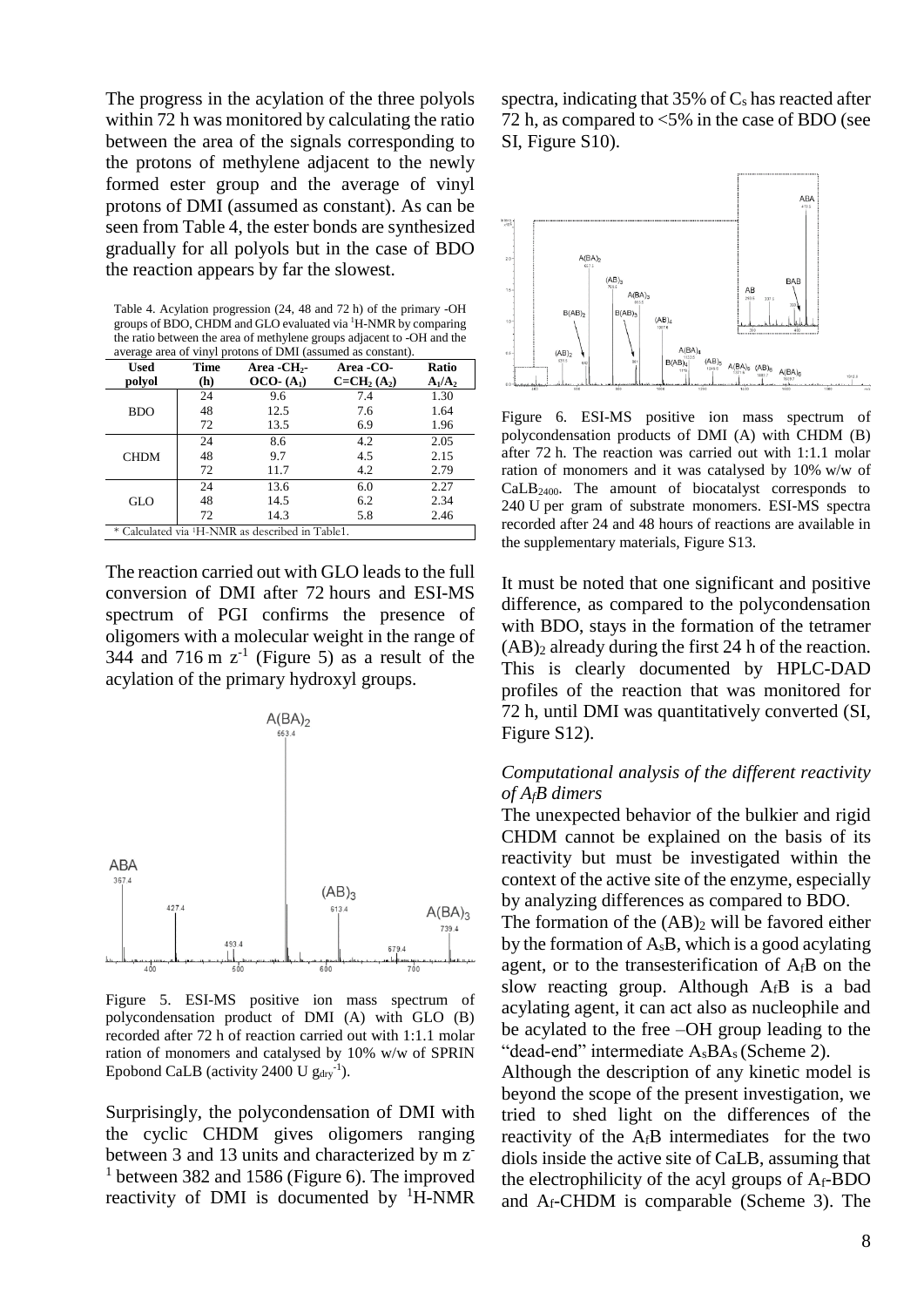two dimers were docked in the CaLB structure taken from the Protein Data Bank (PDB), with the code 1TCA. [35,36]



Scheme 3. The two  $A_fB$  dimers (mono-acylated diols) that were docked in the active site of CaLB.

The software AutoDock (version  $4.2$ )<sup>[37]</sup> was used for the docking procedure<sup>[38]</sup> and 100 docking generations, each one comprising 250 docking poses, were calculated using a Lamarckian genetic algorithm. Finally, the best 100 poses were selected according to AutoDock scoring functions mainly based on binding energies. Each selected pose was manually inspected in order to select only productive conformations where the substrate assumes a Near Attack Conformation (NAC) compatible with the attack of the catalytic serin to one of the two acyl groups of the dimer.<sup>[39]</sup> When Af-BDO was docked into the CaLB active site, 27 out of 100 generated poses resulted to assume a conformation that enables the generation of an acyl-Enzyme complex. The results concerning the Af-CHDM intermediate showed only 11 productive poses, out of 100, which suggest an even slower formation of any CaLB-CHDM acyl-enzyme.

Concerning the nature of the productive poses, it is interesting to note that in the case of Af-BDO, only 2 conformations are compatible with the geometry required by the elongation reaction (attack of Ser 105 to the slow reacting acyl group) whereas the other 25 poses are in agreement with the attack of the fast reacting acyl group. The latter, however, is already esterified by the BDO but it will be prone to be attacked by any available nucleophile as, for instance, the methanol released during the acyl-enzyme formation or residual molecules of water.

On the contrary, in the case of Af-CHDM intermediate, 9 conformations (out of the 11 selected productive poses) are compatible with the attack of Ser 105 to the slow reacting acyl group  $(C_s)$  and potentially leading to the elongation reaction. Only 2 poses are consistent with the attack of Ser 105 to the esterified fast reacting acyl group and the reversal of the reactions. Examples of productive docking poses are shown in Figure 7.



Figure 7. Docking of  $A_f$ -BDO. a) Example of docking pose in agreement with the elongation reaction (attack of Ser105 to the slow reacting ester). c) Example of docking pose in agreement with the reversing or hydrolysis of the reaction (attack of Ser105 to the fast reacting ester).

Docking of Af-CHDM intermediate. b) Example of docking pose in agreement with the attack of Ser105 to the slowreacting acyl group, thus leading to the elongation reaction. d) Example of docking pose in agreement with the attack of Ser105 to the fast reacting ester.

Substrates are represented in cyan sticks mode for Af-BDO and in pink sticks mode for Af-CHDM. The catalytic serine and the residues of the oxyanion hole are highlighted in green sticks mode; bulky Trp104 highlighted in yellow sphere mode.

One major structural factor responsible for the different conformational behaviour of the two dimers is represented by the steric hindrance of the bulky  $Trp104^{[40]}$  that characterizes the narrow alcoholic subsite of CaLB, which is also responsible for enantiodiscrimination (Figure 7). As a consequence, no pose of the bulkier and rigid Af-CHDM, among the 100 characterized by the highest binding energy, locates the diol moiety inside the alcoholic pocket but rather it finds an unconventional location within the wider acylic subsite.

On the contrary, the flexible 1,4-butanediol moiety fits inside the alcoholic subsite of CaLB by assuming a globular shape (Figure 7c) and that increases the conformational chances for the nucleophilic attack to  $C_f$  and the reversal of the reaction (or hydrolysis). That can occur when  $A_f$ -BDO locates the alcohol functionality in any of the two subsites of CaLB.

These computational results provide at least some preliminary rationale to explain why the polycondensation of DMI with 1,4*-trans*dimethanolcycloexane leads to oligomers with higher molecular weight. On the other hand,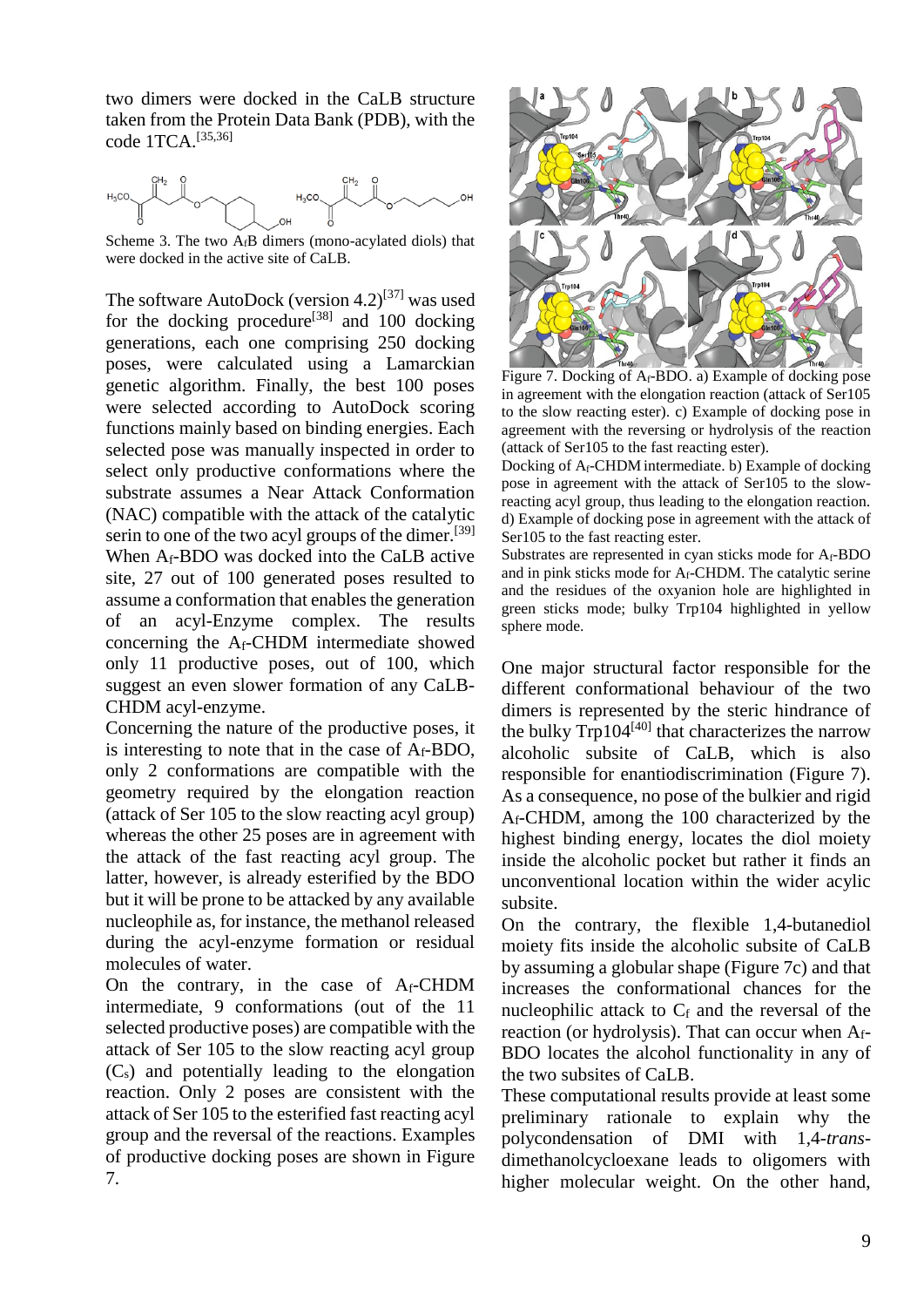docking studies confirms that the flexible BDO is not an optimal diol for the polycondensation of DMI since the dimer Af-BDO is more prone to the attack of the  $C_f$  acylated group that causes the reversing of the reaction. In that case, the continuous removal of the released alcohol or residual water from the reaction system will be crucial. It must be noted that thin-film processes provide an easy route for fast removal of volatile components under reduced pressure, as previously demonstrated both at lab scale  $[24]$  and in pilot plant. <sup>[27]</sup> Therefore, future investigations will be aimed at integrating robust covalently immobilized CaLB with thin film processes for the synthesis of functionalized copolymers endowed with desired chemical properties.

# **Conclusion**

The present study for the first time sheds light on a number of factors affecting the polycondensation of DMI and it sets the basis for further optimization studies aiming at overcoming the low reactivity of DMI. The evidences here reported open new perspectives for improving the kinetics of polycondensation of DMI, either by optimizing the reaction configuration and by selecting the proper co-monomers.

Optimal mass transfer and a homogeneous dispersion of the enzyme in the reaction mixture is the major condition for achieving a reasonable elongation of the oligomers. Of course, a monomolecular dispersion of the native enzyme would lead to the highest reaction rate but the contamination of product with the free enzyme must be avoided. Moreover, the recycling of the biocatalyst is mandatory for the economics of the process, which is strongly affected by the cost of the enzyme. On that respect, the data here reported demonstrate that biocatalysts consisting of CaLB covalently immobilized on carriers with low protein loading would be a practical and economical solution to the problem, although a further improvement might come from the development of novel cheaper, renewable and efficient carriers. Of course, this conclusion is applicable more generally to solvent-free enzymatic polycondensations but also to any biocatalyzed process hampered by mass transfer limitations and viscosity.

The second major factor affecting the course of the polycondensation consist in the concentration

and structure of the diols. Interestingly, computational and experimental data showed that the bulky and rigid CHDM is a promising candidate for achieving a better elongation of DMI polyesters. We have also demonstrated that in the case of BDO not only its concentration must be maintained low throughout the process but also that its structure is not favorable for the elongation. These findings encourage further investigations towards the optimization of the synthesis of polyesters of DMI and, more generally, the rational planning of *in vitro* enzymatic polycondensation.

# **Experimental Section**

### **Chemicals and reagents.**

Dimethyl itaconate (99%), 1,4-butanediol (99%), dichloromethane (≥99.9%, GC grade), deuterated chloroform  $(CDCl<sub>3</sub>)$  (99.8 D-atoms, 0.03% v/v of TMS), tributyrin (98%) and ethyl acetate  $(\geq 99.5\%)$  were purchased by Sigma-Aldrich. Acetonitrile ( $\geq 99.5\%$ ) was purchased from Riedel-de-Haën. n-Heptane (98.9%) and all the other solvents and chemicals were purchased from AnalR Normapur. All reagents were of analytical grade and were used as received without further purification if not otherwise specified.

### **Enzymatic preparations.**

Novozym  $435^{\circ}$  is a commercial formulation of lipase B from *Candida antarctica* (CaLB)*,* adsorbed on a macroporous methacrylic resin. The biocatalyst was kindly donated by Novozymes (DK). The activity, assayed in the hydrolysis of tributyrin, resulted to be 2200 U  $g_{\text{dry}}^{-1}$ . It has been demonstrated that most of the enzyme molecules of Novozym 435® are localized in a shell of the bead with a thickness of  $\sim$ 100  $\mu$ m.<sup>[5]</sup>

CaLB2400 correspond to the commercial biocatalyst SPRIN Epobond CaLB consisting of CaLB covalently immobilized on epoxy acrylic resin and experimentally determined activity of  $2400 \text{ U} g_{\text{dry}}^{-1}$ . The covalent immobilization of CaLB<sup>350</sup> and CaLB<sup>230</sup> were carried out using as carrier an epoxy acrylic resin (Relizyme*®* EC-EP; average pore diameter 40-60 nm) according to protocols previously reported $^{[33]}$  and using a loading of the enzyme of 12000 and 10000 U per gram of methacrylic resin. All biocatalyst employed in the study have particle diameter in the range of 200-500 um.

It must be underlined that the robustness and recyclability of covalently immobilized CaLB have been already described in a previous study.[24]

### **Assay of hydrolytic activity of lipases.**

The activity of enzymatic preparations was assayed by following the tributyrin hydrolysis and by titrating, with 0.1 M sodium hydroxide, the butyric acid that is released during the hydrolysis. An emulsion composed by 1.5 mL tributyrin, 5.1 mL arabic gum emulsifier  $(0.6\% \text{ w/v})$  and 23.4 mL water was prepared in order to obtain a final molarity of tributyrin of 0.17 M. Successively, 2 mL of K-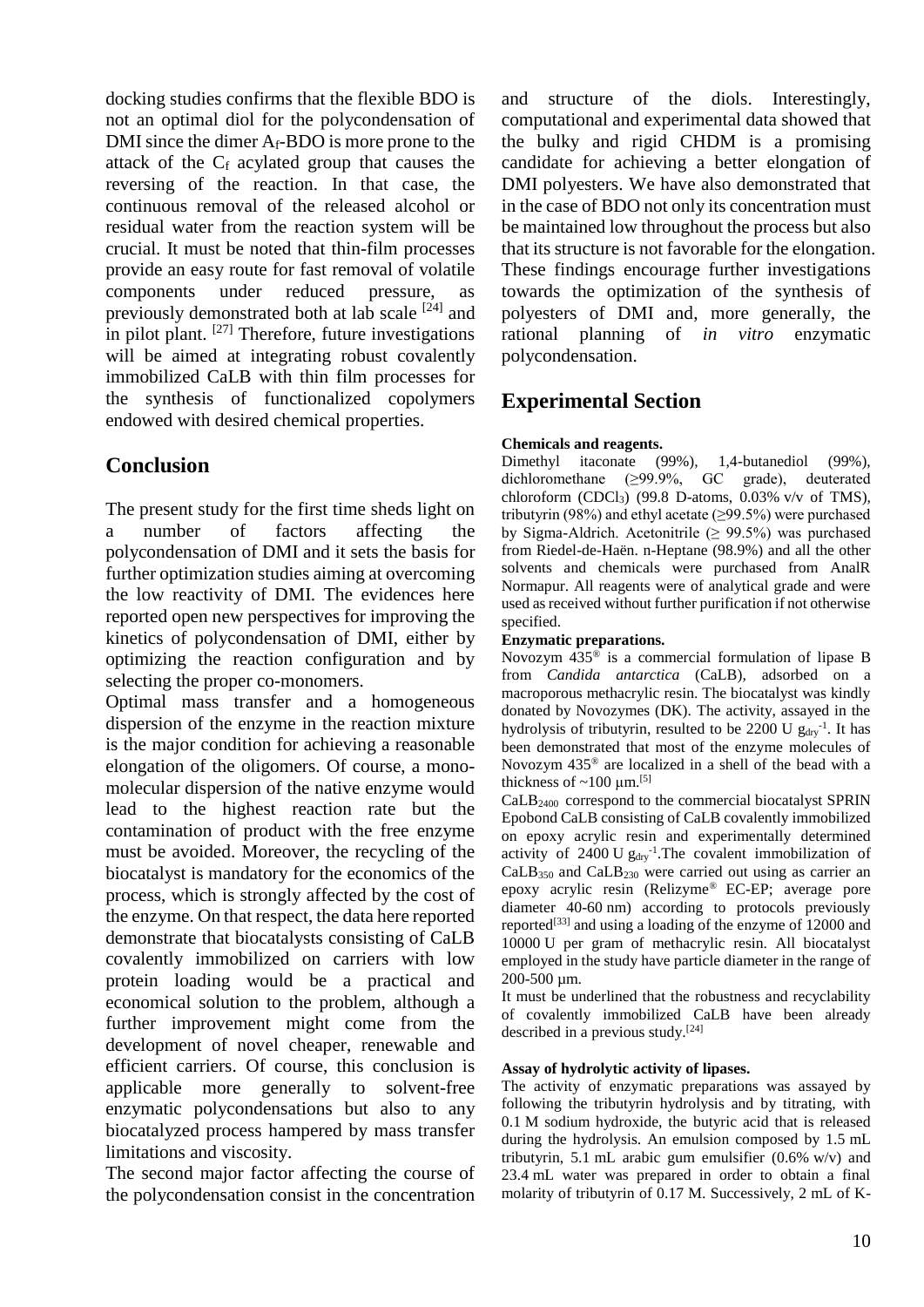phosphate buffer (0.1 M, pH 7.0) were added to 30 mL of tributyrin emulsion and the mixture was incubated in a thermostated vessel at 30 °C, equipped with a mechanical stirrer. After pH stabilization, 50 mg of biocatalyst were added. The consumption of 0.1 M sodium hydroxide was monitored for 15-20 min. One unit of activity was defined as the amount of immobilized enzyme required to produce 1 μmol of butyric acid per min at 30 °C.

#### **HPLC analysis.**

The polymerization products were analyzed by HPLC-DAD using a Phenomenex Gemini-NX C18 5 μm (4.6 mm ID x 250 mm L) column and a Phenomenex Menex IB-Sil C8 5 μm (4.6 mm ID x 30 mm L) pre-column connected to a Gilson HPLC system equipped with diode array detector Agilent 1100 Series and auto sampler. The elution of the compounds has been done isocratic using a mixture of ultrapure water (0.05 % trifluoroacetic acid) and AcN (0.05 % trifluoroacetic acid) with a flow rate of 1 mL min-1 and the sample injection volume of 10 μL. The eluting components were detected at 210 and 230 nm. Different gradient concentrations of acetonitrile and ultrapure water were used and the details are reported in Supplementary Information.

#### **<sup>1</sup>H-NMR spectroscopy***.*

<sup>1</sup>H-NMR spectra were recorded on a Varian<sup>®</sup> Gemini 200 MHz spectrometer operating at 200 MHz or using a Jeol 270 MHz spectrometer operating at 270 MHz.

#### **Water Activity.**

Water activity of the reaction system was determined at 30 °C by using a hygrometer (DARAI-Trieste, Italy) operated and calibrated as previously reported.[29] The sensor was sealed, until constant reading, into the reaction vessel that had been previously equilibrated for 24 h at 30 °C.

#### **Electrospray Ionization Mass Spectrometry (ESI-MS).**

The crude reaction mixtures were analyzed on Esquire 4000 (Bruker) electrospray positive ionization by generating the ions in an acidic environment. Around 10 mg of sample was dissolved in 1 mL methanol containing  $0.1\%$  v v<sup>-1</sup> formic acid. The generated ions were positively charged with  $m z^{-1}$ ratio falls in the range of 200-1000. The subsequent process of deconvolution allows the reconstruction of the mass peaks of the chemical species derived from the analysis of the peaks generated.

#### **Enzymatic synthesis of PBI: polycondensation of dimethyl itaconate and 1,4-butanediol.**

Dimethyl itaconate, (35 mmol), BDO (38,5 mmol) and the biocatalyst CaLB-cov (10% w/w with respect to the total amount of monomers) were mixed in a 250-mL reaction flask and the reaction proceeded connected with a rotary evaporator under reduced pressure (70 mbar) at 50 °C. The molar ratio of diester and polyol used was 1.0:1.1 unless differently stated. During the polymerization process the biphasic system became a monophasic homogeneous transparent solution. The final product was a viscous sticky colorless liquid, which was solubilized in DCM. After solvent evaporation, the crude product was analyzed by HPLC-DAD, ESI-MS and <sup>1</sup>H-NMR and TLC without any further purification. It was also verified that no reaction occurred in the absence of enzyme.

**Attempts of performing polycondensations at 80°C**

35 mmol DMI and 38,5 mmol of diols (either BDO or CHDM or a mixture consisting in 82.5% of BDO and 27.5% of CHDM) were mixed in a 250-mL reaction flask with the biocatalyst CaLB<sub>350</sub> (20% w/w with respect to the total amount of monomers). The reaction was carried out at 80 °C, 80 rpm, by connecting the flask to the rotary evaporator and under reduced pressure (800 mbar). During the polymerization process the biphasic system became a monophasic homogeneous transparent solution. After 42-48 h the products appeared as crystalline solids, that were insoluble in all solvents tested (DCM, methanol, THF, nhexane, ethyl acetate). The insolubility of the reaction products suggest that the vinyl groups of DMI underwent a radical cross-linking.

#### **Computational investigations**

Crystal structure of CaLB was retrieved from Protein Data Bank (PDB); PDB ID: 1TCA.<sup>[35,36]</sup> CaLB structure was preprocessed by using the software PyMOL: all molecules but proteins and crystal water were deleted (i.e. inhibitors, glycosylation residues, etc.). Substrate molecules (Af-BDO and Af-CHDM) were in-silico generated by using PyMOL build tool. Only the *tran*s CHDM was considered for the docking study since it is the predominant stereoisomer used in the polycondensation mixture. AutoDock version 4.2<sup>[34]</sup> was used for performing the docking calculations with Lamarckian genetic algorithm. 100 docking generation, each one composed of 250 docking poses were generated. Finally the 100 best generated poses were selected according to AutoDock scoring function. A further selection was performed by manual inspection for selecting productive Near Attack Conformation (NAC) docking poses.[39] More in detail, NACs correspond to conformers where the atoms involved in the bond formation are at van der Waals distance. At the same time, the angle of approach for the atoms must be  $\pm 15$  ° with respect to the angle of the bond formed in the transition state (TS). A numerous population of NACs indicates that low free energy changes are required to reach such NACs. Therefore, the population of NACs provides an indirect idea of the reaction rate.

# **Acknowledgements**

Lucia Gardossi acknowledges COST Action CM1303 System Biocatalysis for financial support.

Valerio Ferrario is grateful to MIUR (Ministero dell'Istruzione, dell'Università e della Ricerca – Roma) and to Università degli Studi di Trieste for financial support. This project (Livia Corici) has received funding from the European Union's Seventh Framework Programme for research, technological development and demonstration under grant agreement N° 289253 (REFINE project).

# **References**

[1] A. K. Mohanty, M. Misra, L. T. Drzal, *J. Polym. Environ*. **2002**, 10, 19-26

[2] Y. Jiang, A. J. J. Woortman, G. O. R. A. Ekenstein, D.M. Petrović, K. Loos, *Biomacromolecules* **2014**, 15, 2482-2493. [3] H. Uyama, S. Kobayashi, *Adv. Polym. Sci.* **2006**, 194, 133-158.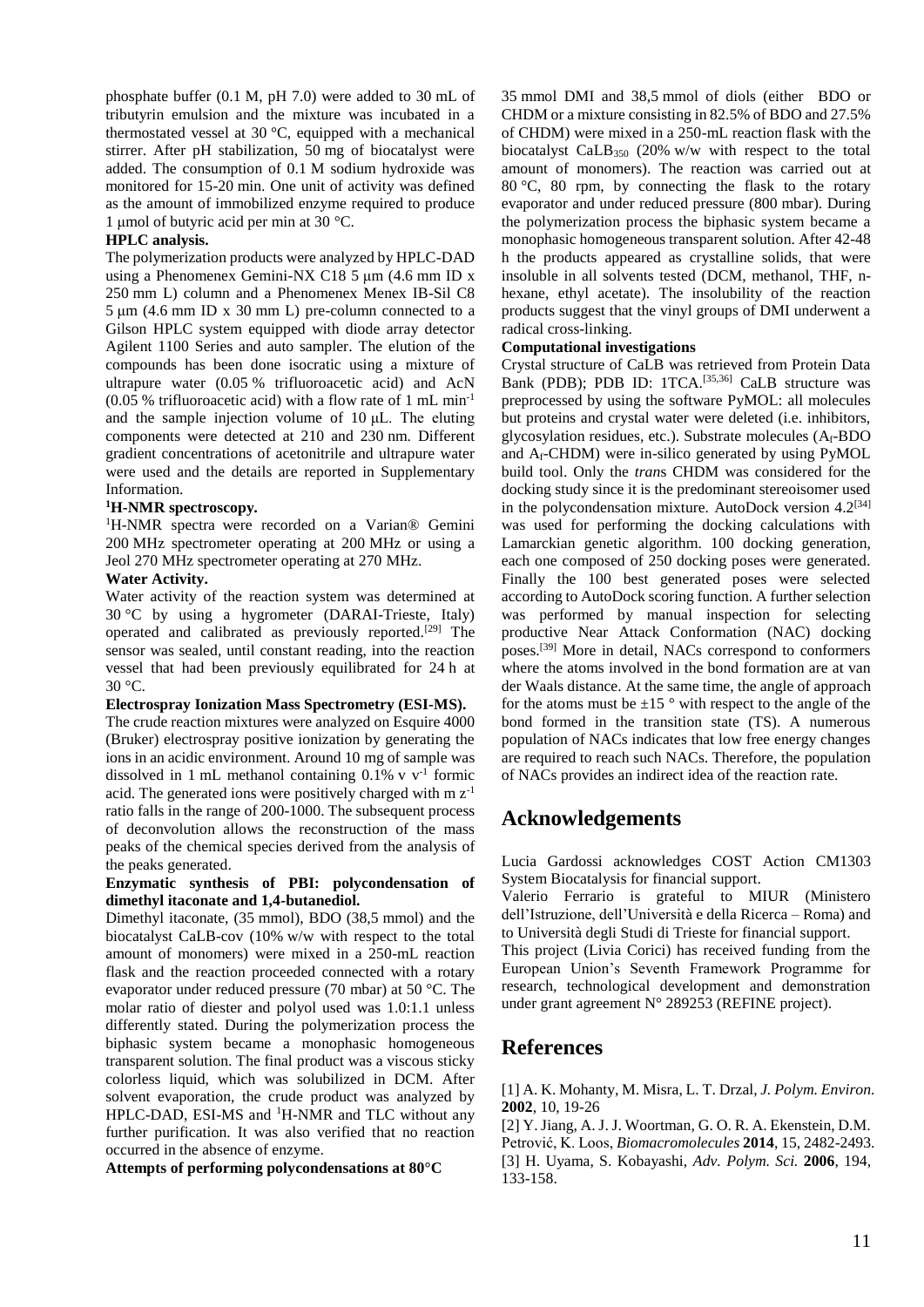- [4] F. Binns, P. Harffey, S. M. Roberts, A. Taylor, *J. Chem. Soc., Perkin Trans. 1*, **1999**, 2671–2676
- [5] B. Chen, J. Hu, E. M. Miller, W. Xie, M. Cai, R. A. Gross, *Biomacromolecules* **2008**, 9, 463-471.
- [6] H. Uyama and S. Kobayashi, *J. Mol. Catal. B: Enzym*., **2002**, 19–20, 117–127.
- [7] R. A. Gross, A. Kumar and B. Kalra, *Chem. Rev*., **2001**, 101,2097–2124.
- [8] S. Kobayashi, H. Uyama, S. Kimura, *Chem. Rev*., **2001**,101, 3793–3818.
- [9] G. Li, D. Yao, M. Zong. *Eur. Polym. J.* **2008**, 44, 1123– 1129.
- [10] B. Guo, Y. Chen, Y. Lei, L. Zhang, W.Y. Zhou, A.B.M.
- Rabie, J. Zhao, *Biomacromolecules* **2011**, 12, 1312-1321.
- [11] D. Juais, A.F. Naves, C. Li, R.A. Gross, L.H. Catalani, *Macromolecules* **2010**, 43, 10315-10319.
- [12] D.I. Habeych, P. B. Juhl, J. Pleiss, D. Vanegas, G.
- Eggink, C. G. Boeriu, *J. Mol. Catal. B: Enzym.* **2011**, 71, 1– 9.
- [13] I.K. Varma, A. C. Albertsson, R. Rajkhowa, R. K. Srivastava, *Prog. Polym. Sci.* **2005**, 30, 949-981.
- [14] P. Ellwood, *J. Chem. Eng.*, **1967**, 74, 98
- [15] J-F. Stumbé, B. Brunchmann, *Macromol. Rapid Comm.*  **2004**, 25, 921-924.
- [16] S. Kobayashi, *Proc. Jpn. Acad., Ser. B*, **2010**, 86, 338– 365.
- [17] M. Eriksson, L. Fogelström, K. Hult, E. Malmström; M. Johansson, S. Trey, M. Martinelle, *Biomacromolecules*  **2009**, 10, 3108-3113.
- [18] G. Odian, *Principles of Polymerization*. 4th ed.; Wiley: **2004**; 832.
- [19] D. G. Barrett, T. J. Merkel, J. C. Luft, M. N. Yousaf, *Macromolecules* **2010**, 43, 9660-9667.
- [20] T. Willke, K. D. Vorlop, *Appl. Microbiol. Biotechnol.*  **2001**, 56, (3-4), 289-95.
- [21] A. Kuenz, Y. Gallenmuller, T. Willke, K. D. Vorlop, *Appl Microbiol. Biotechnol.* **2012**, 96, 1209-16.
- [22] T. Werpy, G. Petersen, *Top Value Added Chemicals from Biomass* **2004**, Vol. 1.
- [23] A. C. Albertsson, I. K. Varma, *Biomacromolecules*  **2003**, 4, 1466-86.
- [24] A. Pellis, L. Corici, L. Sinigoi, N. D'Amelio, D. Fattor, V. Ferrario, C. Ebert, L. Gardossi, *Green Chem.* **2015**, DOI: 10.1039/C4GC02289K
- [25] R. A. Gross, M. Ganesh, W. Lu, *Trends Biotechnol.*  **2010**, 28, 435-443.
- [26] C. Hedfors, Doctoral thesis, School of Biotechnology, Royal Institute of Technology, Stockholm **2011**
- [27] G. Cerea, L. Gardossi, L. Sinigoi, D. Fattor, World Patent WO2013110446 A1, **2013**
- [28] Y. Jiang, A. J. J. Woortman, G. O. R. A.van Ekenstein, K. Loos, *Biomolecules*, **2013**, 3, 461-480
- [29] V. Ferrario, H. Veny, E.D. Angelis, L. Navarini, C. Ebert, L. Gardossi, *Biomolecules* **2013**, 3, 514-534.
- [30] C. Korupp, R. Weberskirch, J.J. Müller, A. Liese, L. Hilterhaus, *Org. Process. Res. Dev.* **2010**, 14, 1118-1124.
- [31] S. Cantone, V. Ferrario, L. Corici, C. Ebert, D. Fattor,
- P. Spizzo, L. Gardossi, *Chem. Soc. Rev.* **2013**, 42, 6262-76.
- [32] A. Basso, P. Braiuca, S. Cantone, C. Ebert, P. Linda, P. Spizzo, P. Caimi, U. Hanefeld, G. Degrassi, L. Gardossi, *Adv. Synth. Catal.* **2007**, 349, 877-886.
- [33] D. Fattor, L. Gardossi, L. Sinigoi, P. Spizzo, World Patent WO2012085206 A1 **2012**.
- [34] P. Schopf, A. Warshel, *Proteins* **2014**, 82, 1387-1399.
- [35] H. M. Berman, J. Westbrook, Z. Feng, G. Gilliland, T. N. Bhat, H. Weissig, I. N. Shindyalov, P. E. Bourne, *Nucleic Acids Res.* **2000**, 28, 235-242.
- [36] J. Uppenberg, M.T. Hansen, S. Patkar, T.A. Jones, *Structure* **1994**, 2, 293-308.
- [37] G. M. Morris, R. Huey, W. Lindstrom, M. F. Sanner, R. K. Belew, D. S. Goodsell, A. J. Olson, *J. Comput. Chem.*  **2009**, 30, 2785-91.
- [38] G. M. Morris, D. S. Goodsell, O. S. Halliday, R. Huey, W. E. Hart, R. K. Belew, A. J. Olson, *J. Comput. Chem.*  **1998**, 19, 1639-1662.
- [39] T. C. Bruice, F. C. Lightstone, *Accounts Chem. Res.*  **1999**, 32, 127-136.
- [40] Q. Wu, P. Soni, M. T. J. Reetz, *J. Am. Chem. Soc.* **2013**, 135, 1872-1881.